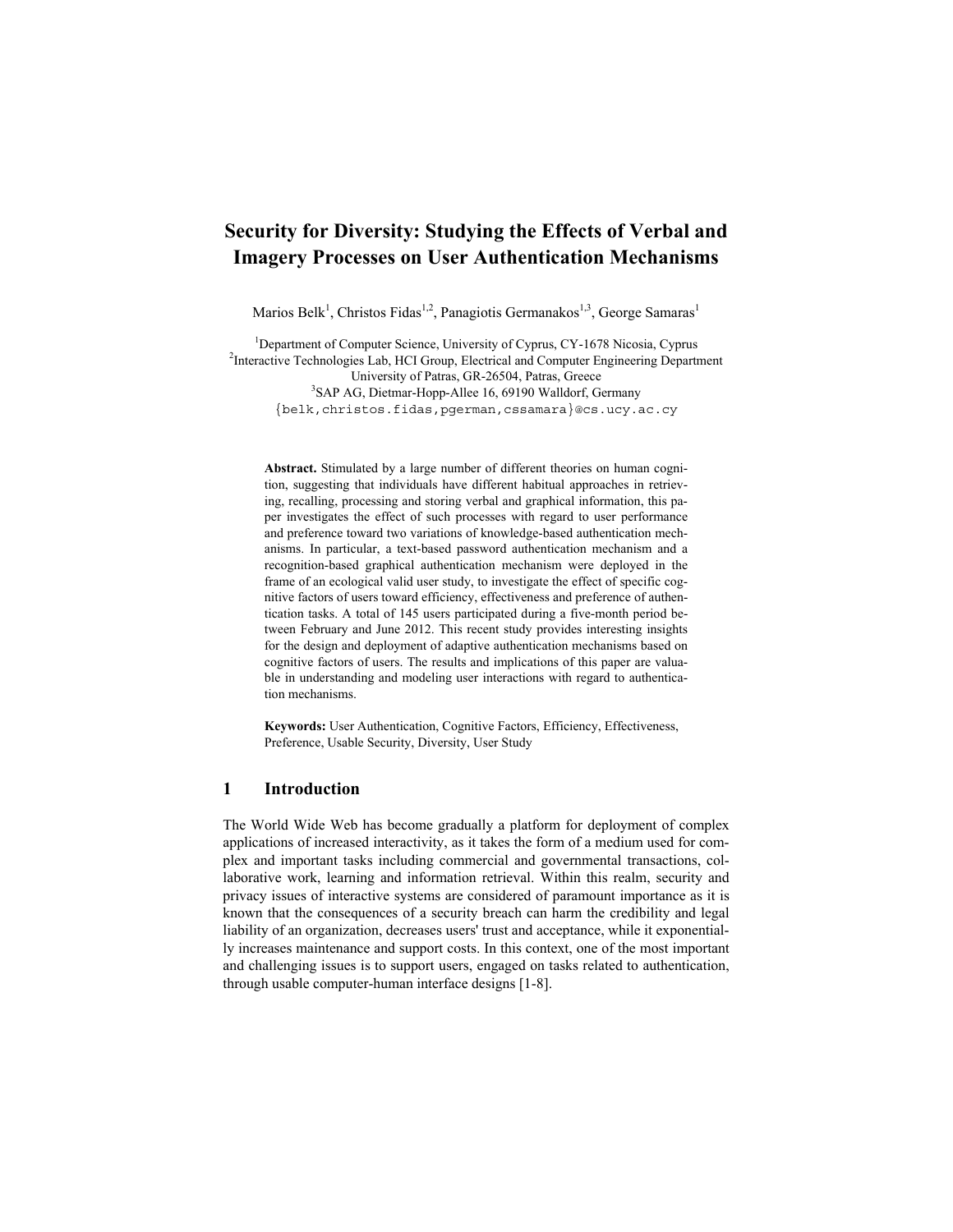Nowadays, user authentication over the Internet is achieved primarily with the use of text-based passwords. It is estimated that more than 80% of US and UK companies apply some form of text-based password authentication; in many cases it is their solely method for user authentication [9]. Despite this familiarity factor of users with regard to text-based authentication mechanisms, a considerable amount of research has focused on the design and implementation of graphical authentication schemes. Graphical authentication mechanisms claim to preserve security and improve usability and memorability, as they leverage the vast capacity and capabilities of the human visual memory system [10, 11, 12]. Principally, graphical authentication mechanisms require from a user to enter an authentication key represented by images in a specific sequence. A recent comprehensive review of graphical authentication schemes [13] revealed that numerous ideas have been proposed over the last decade which focus on graphical authentication, and how to address the security and usability issues of textbased passwords, however, few schemes exist that deliver on the original promise of addressing the known problems with text-based passwords since many of the same problems continue to exist. For example, in an early study of Brostoff and Sasse [14], which compared the usability of a text-based password and a recognition-based, graphical authentication mechanism (Passfaces [15]), results demonstrated that although fewer login errors were recorded in graphical authentication than in text-based password interactions, they tended to log in less frequently because the login process was not as efficient as through the text-based password mechanism. A more recent study of Everitt et al. [16] revealed a dramatic decline in memorability and performance when using multiple graphical authentication keys. Also, from a security perspective, the greatest concern of graphical authentication mechanisms is guessing attacks since usable graphical authentication keys usually have a weaker level of security strength than traditional text-based passwords. A study of Stobert et al. [17] indicated that increasing the required authentication key length in graphical authentication mechanisms negatively affects the memorability of the authentication key, and thus, the overall usability of the authentication process.

Graphical authentication schemes can be classified into the following three categories: *Recall-based* authentication mechanisms require that users remember information and reproduce a secret drawing on a static image as their authentication key. Examples include Draw-a-Secret (DAS) [18], its variations [13], YAGP (Yet Another Graphical Password) [19], and Pass-Go [20]. *Cued-recall* authentication mechanisms require users to identify specific locations on a static image and are intended to reduce the memory load on users, since specific cues are utilized in order to assist the recall of information. Examples include PassPoints [21], Persuasive Cued Click Points [22] and gaze-based authentication [23]. *Recognition-based* authentication mechanisms require that users create an authentication key by selecting and memorizing specific images, and then recognize the images among decoys to authenticate. Examples include Passfaces [15], ImagePass [24] and Tiles [25].

A variety of studies have been reported that underpin the necessity for increasing usability of authentication mechanisms [1-8]. The literature reveals many proposals, such as educating and influencing users to create more secure authentication keys [26], improving existing recall-based password approaches with recognition of text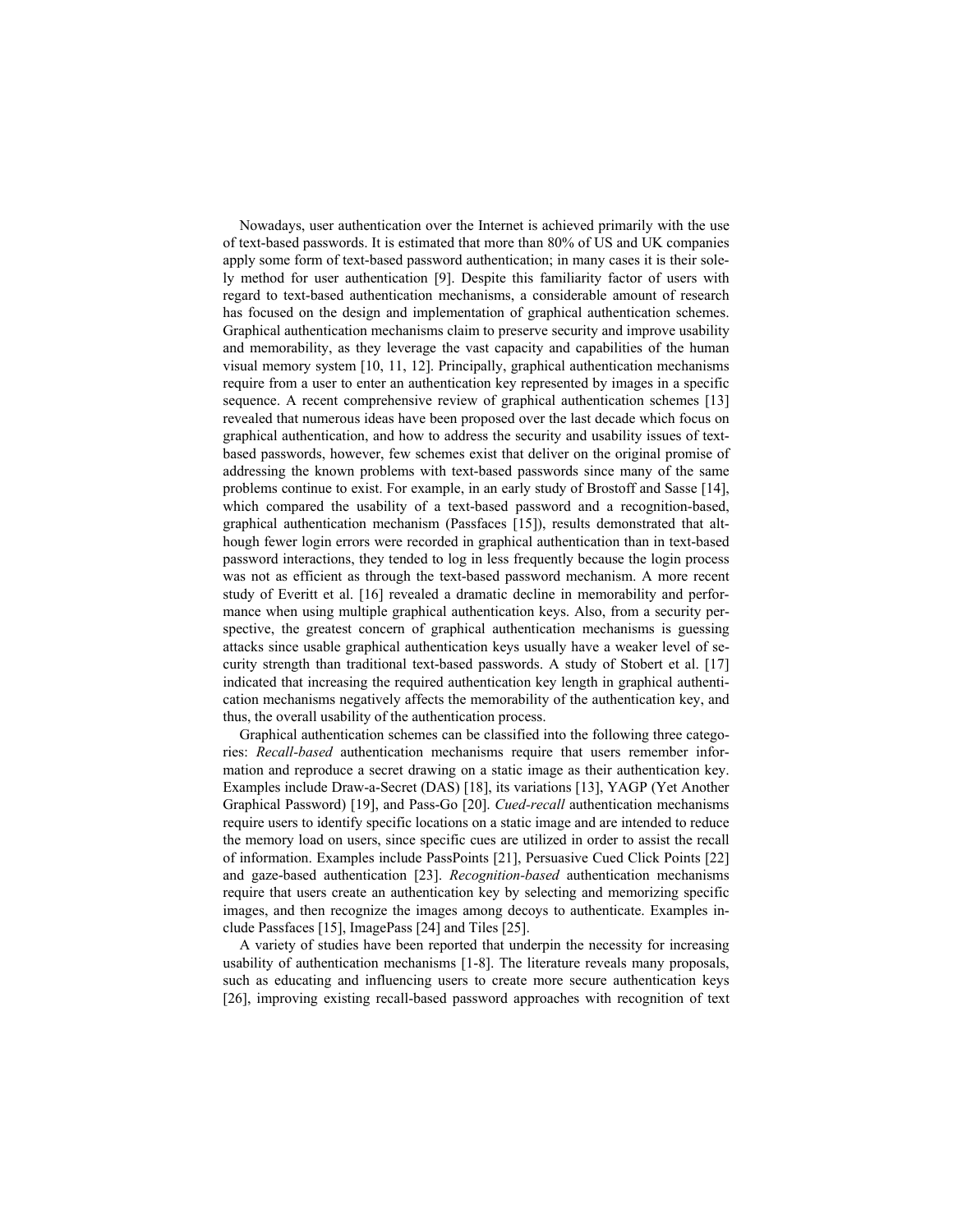[27], enforcing the creation of secure authentication keys through policies [2, 3], automatically generating secure authentication keys and mnemonic passphrases [28]. Furthermore, password managers [29, 30] have been proposed to minimize users' cognitive load. Nevertheless, ineffective practice of usability in user authentication does not naturally embed the users' characteristics in the design process, and usually adopts a "one-size-fits-all" approach when concerning user authentication designs, ignoring the fact that different users have different characteristics and develop different structural and functional mental models, and thus need individual scaffolding. In this respect, supporting usability of user authentication mechanisms with useradaptive technologies [31] is based on the promise that understanding and modeling human behavior in terms of structural and functional user requirements related to such security tasks can provide an alternative to the "one-size-fits-all" approach with the aim to improve the system's usability and provide a positive user experience.

Consequently, a first step toward designing an adaptive user authentication mechanism is to identify which individual characteristics (e.g., knowledge, previous experience, lingual characteristics, cognitive characteristics, etc.) are considered important for adapting such mechanisms. Bearing in mind that human computer interactions with regard to authentication mechanisms are in principal cognitive tasks that embrace to recall and/or recognize, process and store information, we argue that these interactions should be analyzed in more detail under the light of cognitive theories. Accordingly, the purpose of this paper is to investigate whether there is an influence of specific individual characteristics of users targeting on cognitive factors, toward efficiency, effectiveness and user preference of authentication mechanisms.

The rest of the paper is structured as follows: next we present the underlying theory of this work. Furthermore, we describe the context of an empirical study, methods, and developed hypotheses. Thereafter, we analyze and discuss our findings. Finally, we summarize our paper and outline the implications of the reported research.

# **2 Theoretical Background**

One of the most widely accepted theory of human cognition is the Dual Coding Theory [32, 33]. It suggests that visual and verbal information is processed and represented differently and along two distinct cognitive sub-systems in the human mind; the visual and verbal cognitive sub-systems. Each sub-system creates separate representations for information processed which are used to organize incoming information that can be acted upon, stored, and retrieved for subsequent use.

Many psychology studies have reported that pictures are better recognized and recalled by the human brain than textual information, referred as the picture superiority effect [34, 35, 36]. Paivio's Dual Coding Theory explains the picture superiority effect that pictures are more perceptually rich than words which lends them an advantage in information processing. The picture superiority effect might be explained by the fact that pictures are mentally represented along with the features being observed, whereas text is visually sparse and represented symbolically, where symbols might have a different meaning depending on the form of the text, which requires an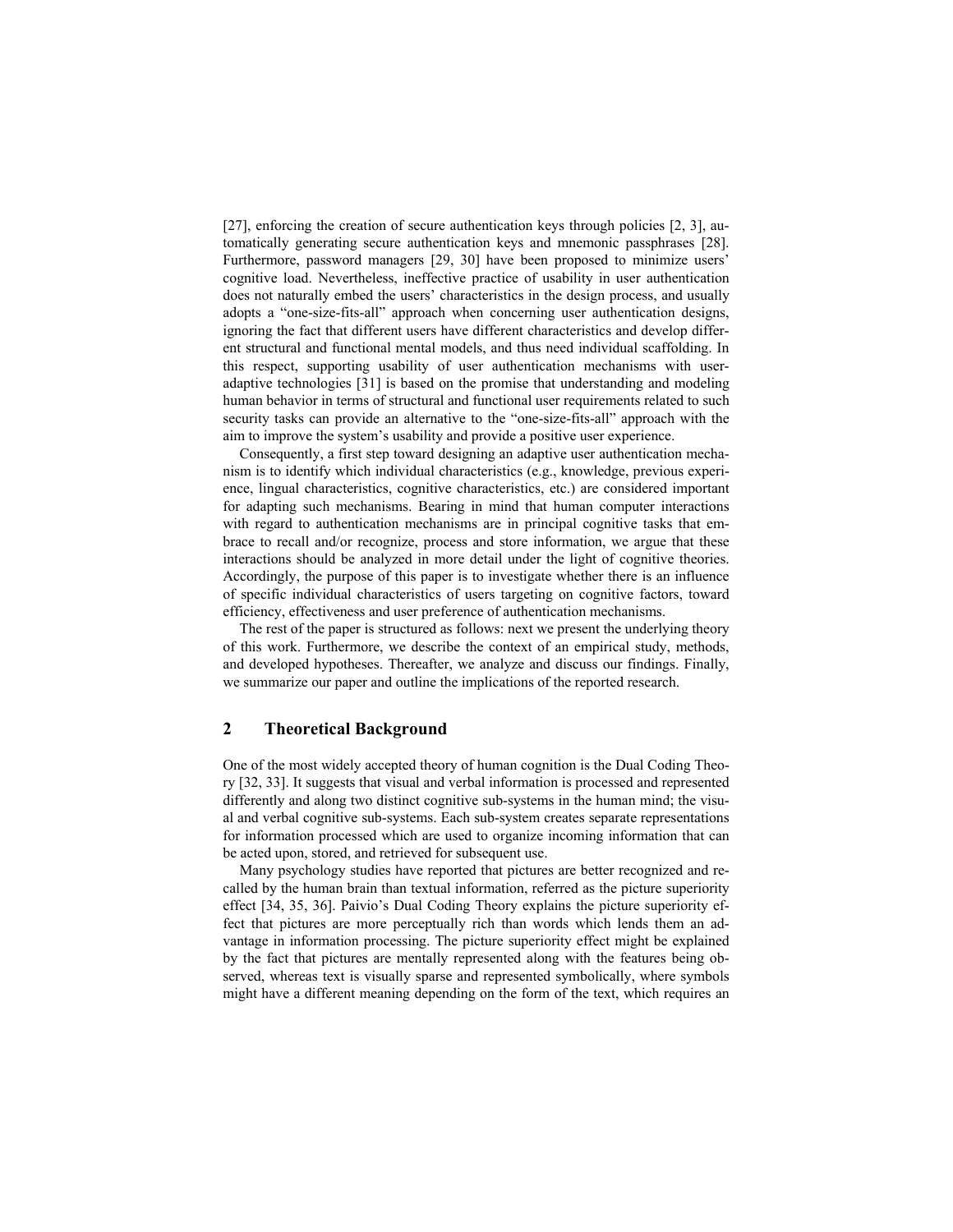additional processing for the verbal sub-system. For example, 'X' may represent the Roman numeral 10, or the multiplication symbol [13].

The advantage of the picture superiority effect has led to the design of graphical authentication schemes as a viable alternative to text-based authentication mechanisms aiming to increase efficiency and effectiveness of interactions. In graphical authentication mechanisms, human memory is leveraged for visual information in hope of a reduced memory burden that will facilitate the selection and use of more secure authentication keys [13]. Given also that the current user authentication paradigm expands from login on single desktop computers, to login on smart devices, the added difficultly of typing text-based passwords on small screens has amplified the attention to graphical authentication mechanisms as an alternative to traditional textbased password schemes.

However, several research findings claim that the picture superiority effect does not always hold and is affected by various factors [36, 37, 38]. Oates and Reder [37] claim that the picture superiority effect only occurs when a picture affords a meaningful textual label that discriminates it from other pictures. Results of these studies reveal that abstract pictures are not memorable as single words since the visual stimuli is difficult to identify, and hence, a generation of a consistent textual label is not easy or possible. Robertson and Köhler [38] have further provided evidence that the ability to label a picture affects its processing and memory. Another recent study of Mihajlov and Jerman-Blazic [24], that assessed the memorability rates of abstract, face and single-object images in recognition-based, graphical authentication mechanisms, supports that single-object images have the highest memorability rates in graphical authentication mechanisms, since single-object images can be easily labeled (e.g., "picture of a football"), and thus processed and remembered.

As an effort to explain the aforementioned empirically observed differences in users' mental representation and processing of information, many researchers have developed theories of individual differences in *cognitive style* from the perspective of dual coding theory [39], and consequently, argue that individuals have differences in the way they process and remember information. In particular, individuals may process and organize verbal information more efficiently than visual information, whilst others the opposite [39-44]. Within this context, a number of psychometric tests and questionnaires have been developed that elicit verbal-imagery cognitive style, mainly through self-reported experiences and preferences, and response times on verbal vs. visual aptitude tasks (OSIVQ questionnaire: [41]; VICS test: [42]; CSA test [43]; see also [39, 44] for a review on older questionnaires and psychometric tests). Selfreported questionnaires usually ask the participants to rate their preference toward a verbal versus visual mode of processing. Example ratings would be "I have a photographic memory" or "My verbal skills are excellent" [41]. For the reason that questionnaires showed relatively low internal reliability and poor predictive validity [42, 45], objective measures through the development of psychometric tools have emerged, such as response time in solving cognitive tasks that require verbal or visual processing. In particular, psychometric tools have been proposed that typically require from the participant to provide an answer to text-based or image-based statements. Depending on the response time of each answer, the ratio of means or medians be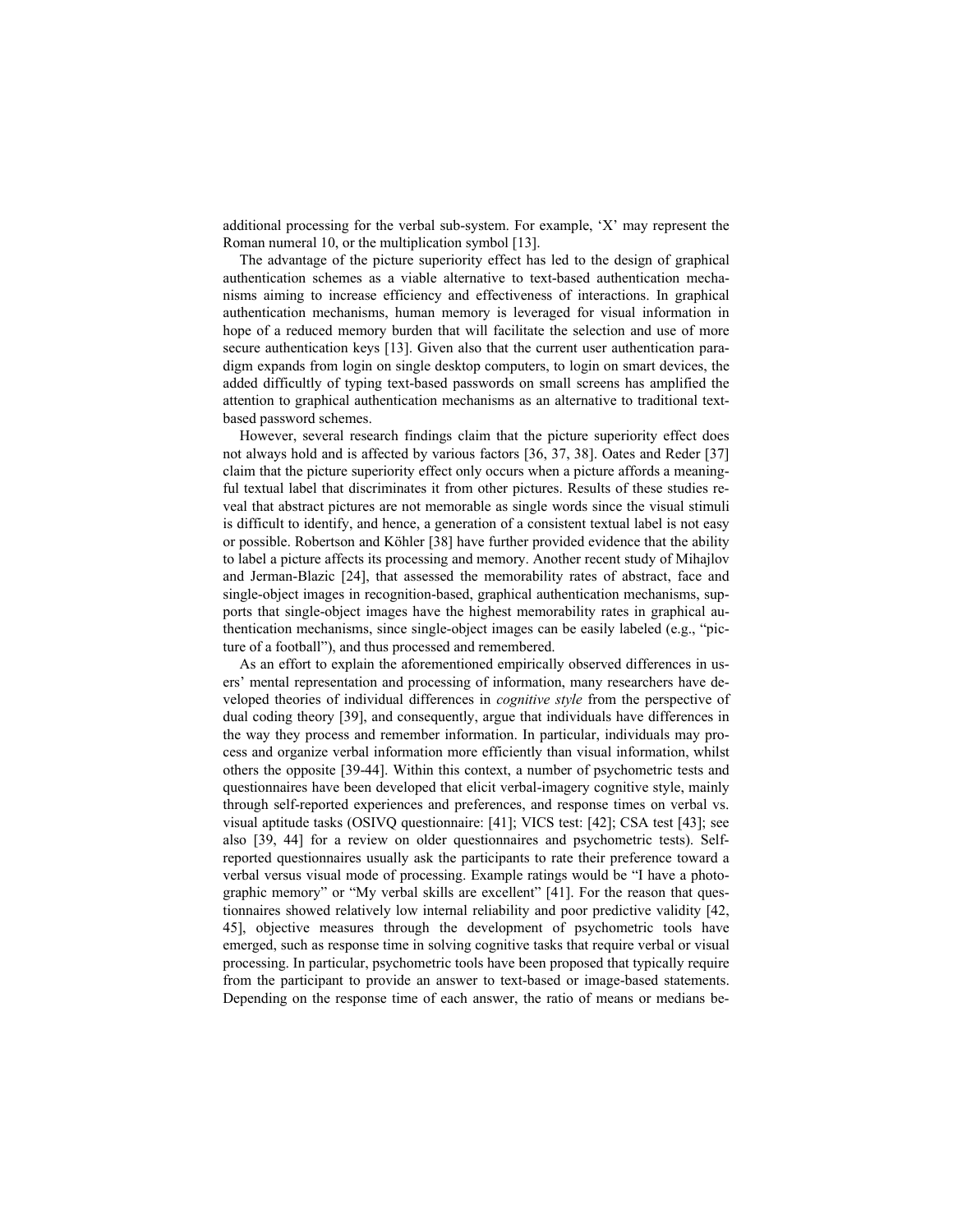tween the verbal and visual statements is computed and further used to classify the participant to a particular group; Verbal or Imager group.

To this end, with the aim to investigate the relation among individual differences in cognitive style, and user authentication mechanisms in terms of efficiency, effectiveness and preference, we next describe an empirical study which entailed a psychometric-based survey for extracting users' cognitive styles, combined with a real usage scenario with two variations of user authentication mechanisms; text-based password and recognition-based, graphical authentication mechanism. Such an endeavor is considered valuable as it entails investigating and modeling human behavior in the context of user authentication tasks. Understanding structural and functional user mental models assists the deployment of usable computer-human interaction designs and workflows, whilst minimizing user cognitive loads, perceptual and learning efforts and erroneous interactions with regard to authentication mechanisms

## **3 Method of Study**

#### **3.1 Procedure**

A Web-based environment was developed within the frame of various university courses. During each course enrolment process, students were required to create their authentication key that was used for accessing the courses' material (i.e., course slides, homework exercises) and for viewing their grades. The experimental procedure has been divided in three phases:

- **Phase A:** The type of authentication (text-based password or graphical mechanism) was randomly provided during the enrolment process. At the end of the enrollment process the sample was divided of half of the students having enrolled with a text-based password and the other half having enrolled with a graphical authentication mechanism. The users' interactions during this phase were recorded for a period of one and a half month.
- **Phase B:** After Phase A, the system altered the students' authentication type; students that had enrolled with a text-based password in Phase A were prompted to create a new graphical authentication key and vice versa. The new authentication key would be used for the same period as in Phase A (one and half month). The main aim of Phase B was to engage the whole sample on both authentication mechanisms for the same period of time.
- **Phase C:** After Phase B, the system gave the users the option to choose the preferred authentication type to access the system until the end of the study. In particular, the students were first asked to choose between the two variations of authentication (i.e., text-based password or graphical) for which they had already used in Phase A or Phase B during the semester, and then entered the preferred authentication key. Aiming to avoid the effect of users' familiarity with the previously (Phase B) used authentication mechanism, with regard to preference, the system was available for open access during a one month period (without the presence of any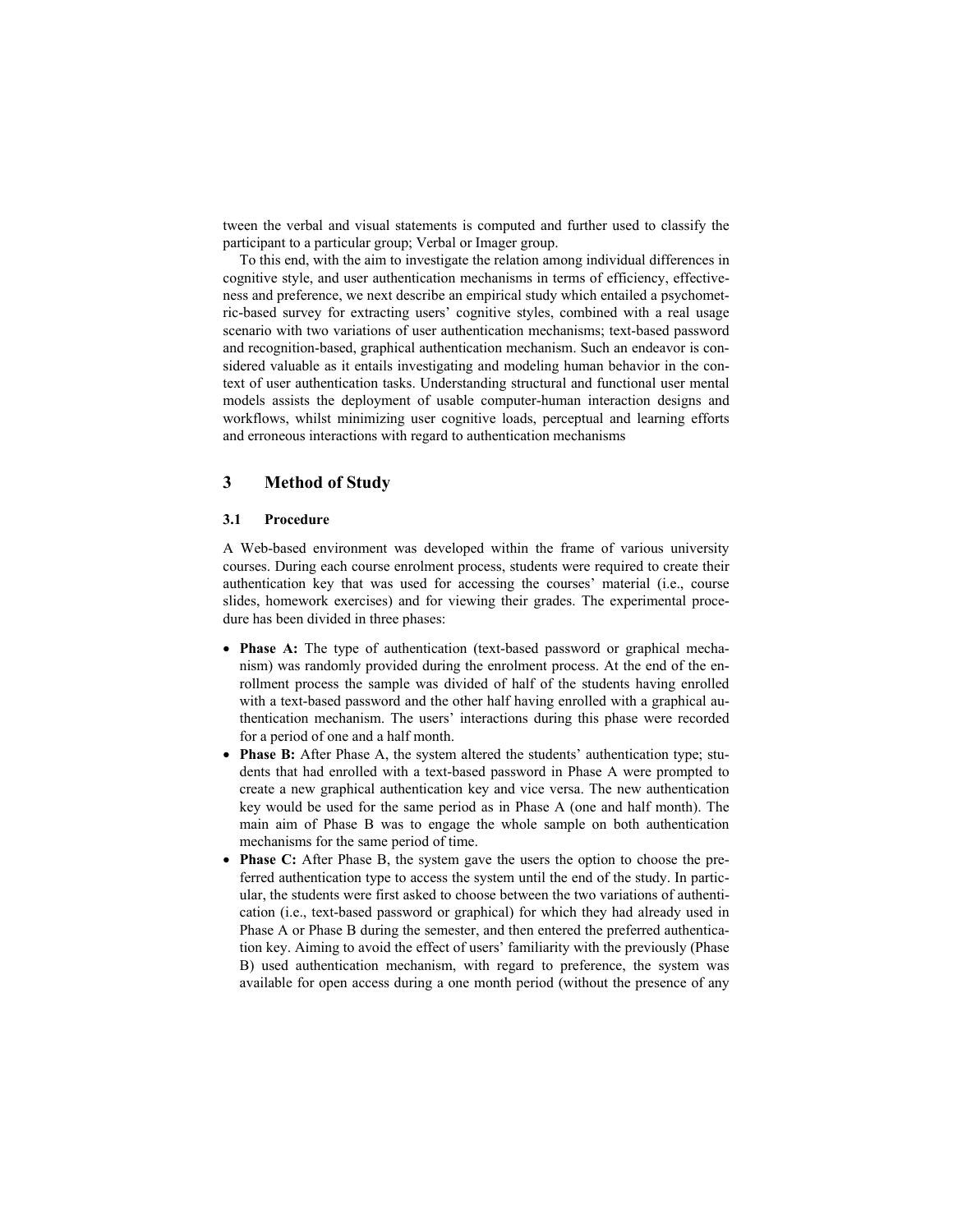authentication mechanism, the users could download the learning material without to authenticate themselves).

Controlled laboratory sessions were also conducted throughout the period of the study to elicit the users' cognitive styles through a psychometric test. With the aim to apply the psychometric tests in a scientific right manner, we conducted several sessions with a maximum of five participants by following the protocol suggested by the inventors of the psychometric tests.

#### $3.2$ **Users' Cognitive Style Elicitation**

Users' cognitive styles where elicited by exploiting Riding's Cognitive Style Analysis test (CSA) [43] since it is considered one of the most credible psychometric tests to elicit cognitive style of users [43, 46]. In particular, we used the CSA test for assessing the Verbal-Imager dimension which indicates an individual's tendency to process information verbally or in mental pictures. An individuals' style on the Verbal-Imager dimension is obtained by presenting a series of 48 questions about conceptual category and appearance (i.e., colour) to be judged by the participants true or false. 24 statements require participants to compare two objects conceptually (e.g., "Are ski and cricket the same type?", and 24 statements require participants to compare the colour of two objects (e.g., "Are cream and paper the same colour?").

The psychometric test records the response time of each given answer to the questions and then uses a three-phase algorithm to determine the participant's cognitive style: i) calculate the average response time on each section (24 questions) of the CSA test, ii) calculate the ratio between the average response times on the verbal (conceptual category) and imagery (appearance) items, and iii) associate the value of each subject's Verbal-Imager ratio with a style category. A low ratio  $(1.02)$  classifies the participant as a "Verbal", a high ratio  $(>=1.02)$  classifies the participant as an "Imager" [43].

#### $3.3$ **Authentication Mechanisms used in the Study**

One text-based password mechanism and one recognition-based, graphical authentication mechanism were developed. Figure 1 and Figure 2 respectively present the textbased password mechanism and the graphical authentication mechanism used in the study.

| Username: |  | test                  |
|-----------|--|-----------------------|
| Password: |  |                       |
| Login     |  | Forgot your password? |

Fig. 1. Text-based password mechanism used in the study.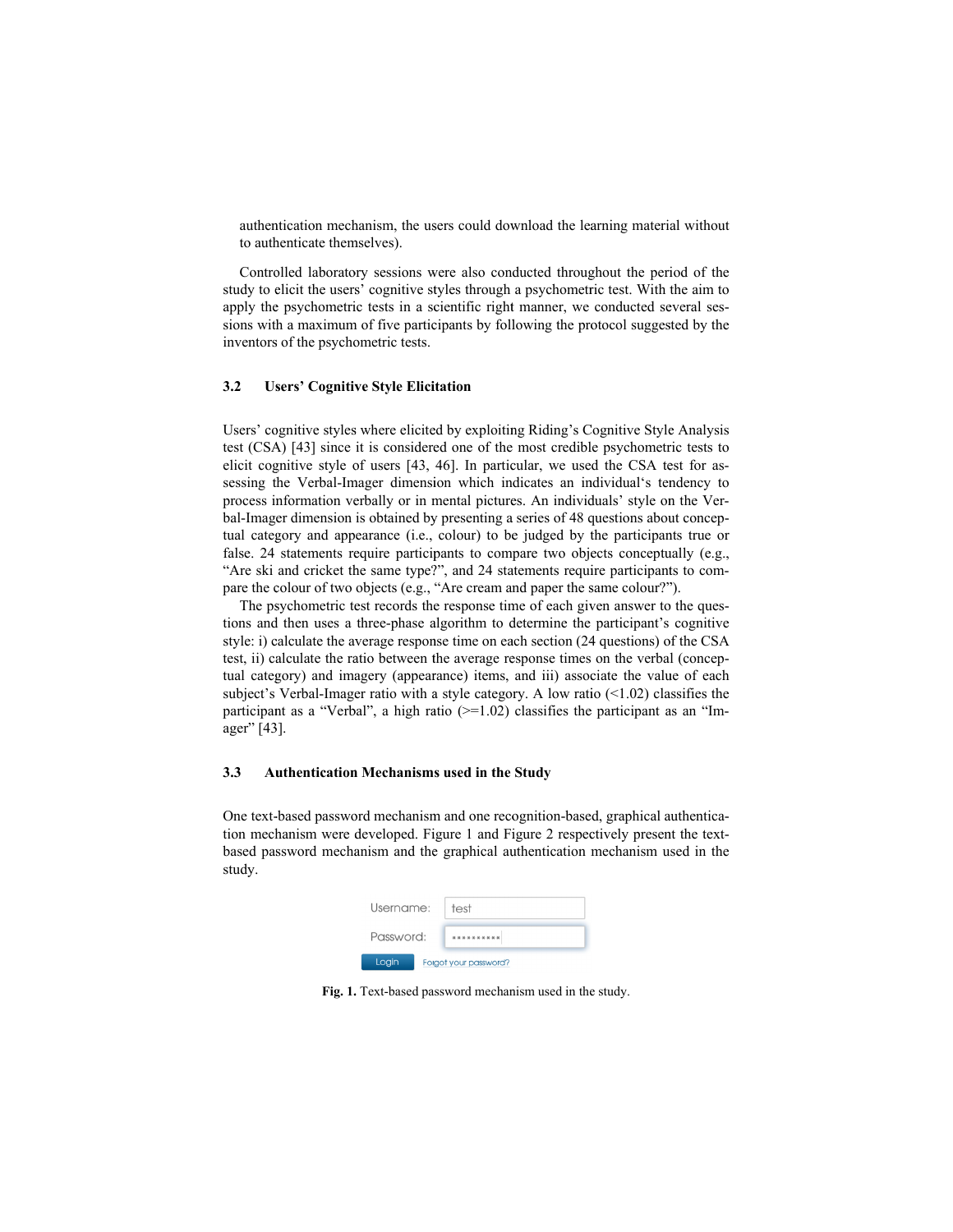The text-based password mechanism involved alphanumeric and special keyboard characters which could be chosen by the user. A minimum of eight characters including numbers, a mixture of lower- and upper-case letters, and special characters were required to be entered by the users. An additional option for resetting the text-based password was available in case the users forgot their authentication key. In that case, users had to enter their username and a hyperlink was sent to their email that led to a Web-page for resetting their text-based password.



Fig. 2. Graphical authentication mechanism used in the study.

A graphical authentication mechanism that involved single-object images was developed based on the recognition-based, graphical authentication mechanism proposed by Mihajlov and Jerman-Blazic [24]. The choice of this particular graphical authentication mechanism was based on the fact that its theoretical assumption (i.e., single-object images are better memorized and recognized by the human mind) is closely related to the dual coding theory [32, 33], which is considered the basis upon which the Verbal/Imager cognitive styles were developed [39]. During the authentication key creation, users could freely select between eight to twelve images, in a specific sequence out of a random subset of thirty images that were retrieved from a large image database. In case the user was not satisfied with the presented choices, an option to load a different random image subset was available. Repetitions of images were also possible in the sequence (in this case the key length could be longer than twelve images). After the graphical authentication key was created, a fixed image set of sixteen images, containing the user-selected authentication images and systemselected decoy images were permanently attached to the username in order to increase security, since if the decoy images were to change every authentication session, the authentication key could be easily revealed by eliminating the non-repeated images through subsequent sessions  $[24]$ . During authentication, a 4 x 4 grid containing the user-selected and system-selected decoy images were presented (Figure 2). The image positions in the selection grid were randomly positioned in each authentication session. Thereafter, users had to select their images in the specific sequence, as entered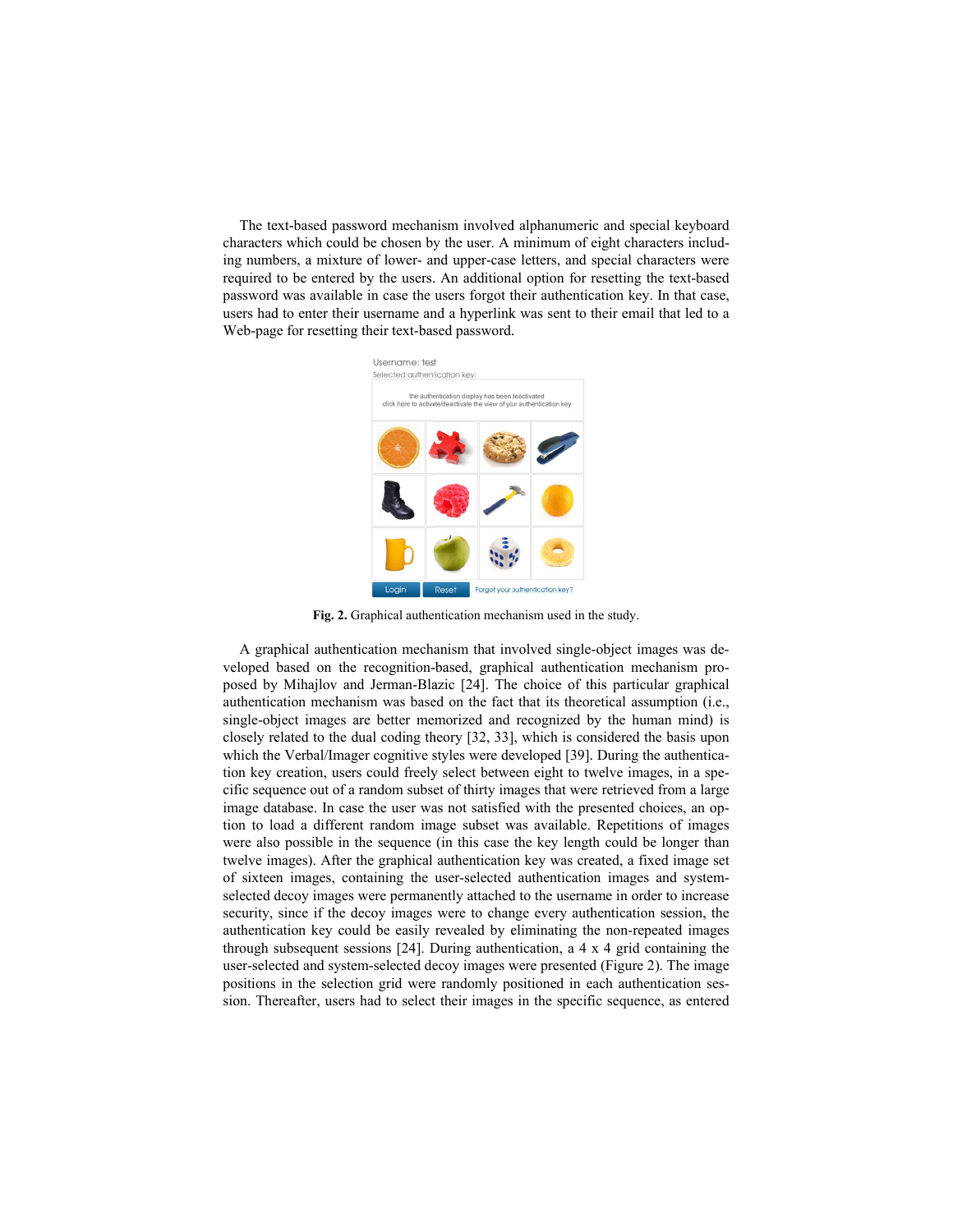in the enrolment process in order to get permission for accessing the system. An additional option for resetting the authentication key was also available which was similar to the text-based password reset process.

### **3.4 Hypotheses**

The following hypotheses were formulated for the purpose of our research:

- $\bullet$   $H_1$ . There is general preference of users toward text-based password mechanisms or recognition-based, graphical authentication mechanisms.
- $H_2$ . Cognitive styles of users have a main effect on users' preference toward textbased password mechanisms or recognition-based, graphical authentication mechanisms.
- $H_3$ . There is a significant difference with regard to time (efficiency) and total number of attempts (effectiveness) needed to authenticate through a text-based password mechanism or a recognition-based, graphical authentication mechanism among users belonging to the Verbal and Imager class.

### **3.5 Participants**

A total of 145 people participated in the study between February and June 2012. Participants varied from the age of 17 to the age of 26, with a mean age of 22 and were undergraduate students of Computer Science, Electrical Engineering, Psychology and Social Science departments of the University of Cyprus. The participants' native language was Greek, and had learned English as a second language. A total of 2605 authentications have been recorded during the five-month period, with an average of 19.79 (SD 11.62) logins per participant.

### **3.6 Data Captured**

Both client-side and server-side scripts were developed to monitor the users' behaviour during interaction with the authentication mechanisms. The following data was captured:

- **Performance (Efficiency and Effectiveness):** The total time (efficiency) and total number of attempts (effectiveness) required for successful authentication was monitored on the client-side utilizing a browser-based logging facility that started recording time as soon users entered their username for identification, until they successfully completed the authentication process. Additional performance data included total number of authentication key resets.
- **Preference:** The users' choice between the two variations of authentication during the last one and a half month of the study (Phase C) was used to draw conclusions about their preference toward a particular type of authentication.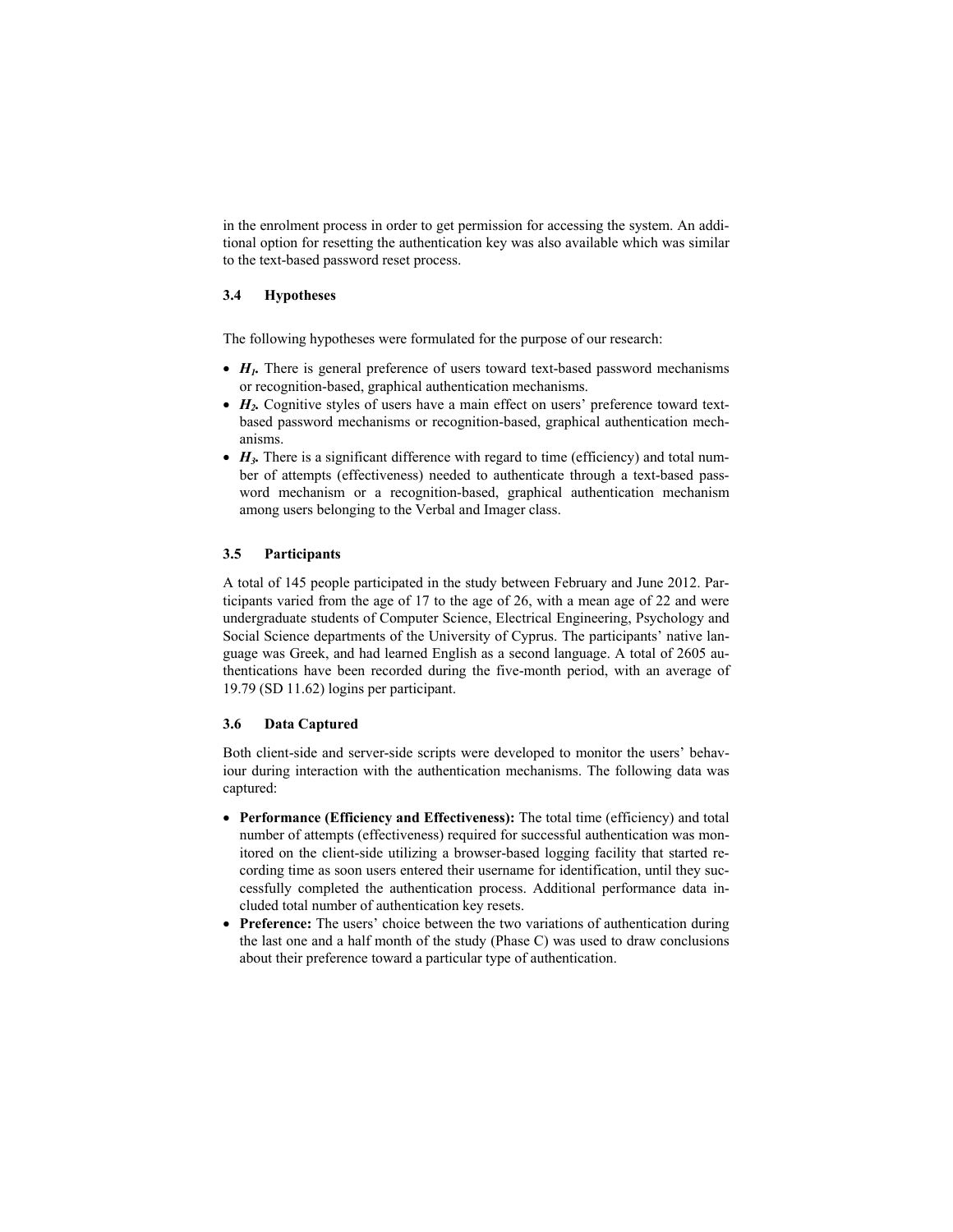Complementary self-reporting data for users' performance and preference toward a particular type of authentication was extracted by conducting semi-structured focus group sessions at the end of the study.

#### $3.7$ **Analysis of Results**

For our analysis, we separated users into two categories based on their cognitive style: Verbal (N=68, f=46.89%), and Imagers (N=77, f=53.1%), which consisted of participants that belong to the Verbal and Imager class, respectively.

Efficiency related to User Authentication. A two by two way factorial analysis of variance (ANOVA) was conducted aiming to examine main effects between the users' cognitive style (*i.e.*, Verbal, Imager) and authentication type (*i.e.*, text-based password vs. graphical) on the time needed to accomplish the authentication task. Figure 3 illustrates the means of performance per cognitive style group and authentication type. In addition, Table 1 summarizes the descriptive statistics of each user group (Verbal and Imager) per authentication type (text-based password and graphical).



Fig. 3. Means of performance per cognitive style group and authentication type.

The analysis revealed that there is a significant effect on the time needed to accomplish an authentication task with regards to users' cognitive style and authentication type used  $(F(1,896)=6.635, p=0.01)$ . In particular, users belonging to the Imager class performed faster in graphical authentication than in text-based password authentication mechanisms. In contrast, users belonging to the Verbal class did not perform significantly different in either of the two authentication types  $(F(1,491)=0.074,$  $p=0.785$ ).

Table 1. Efficiency per cognitive style group and authentication type.

|                   | Verbal |           | Imager |           |
|-------------------|--------|-----------|--------|-----------|
|                   | Mean   | Std. Dev. | Mean   | Std. Dev. |
| <b>Text-based</b> | 9.13   | 2.31      | 9.36   | 2.47      |
| <b>Graphical</b>  | 919    | 2.50      | 8.57   | .39       |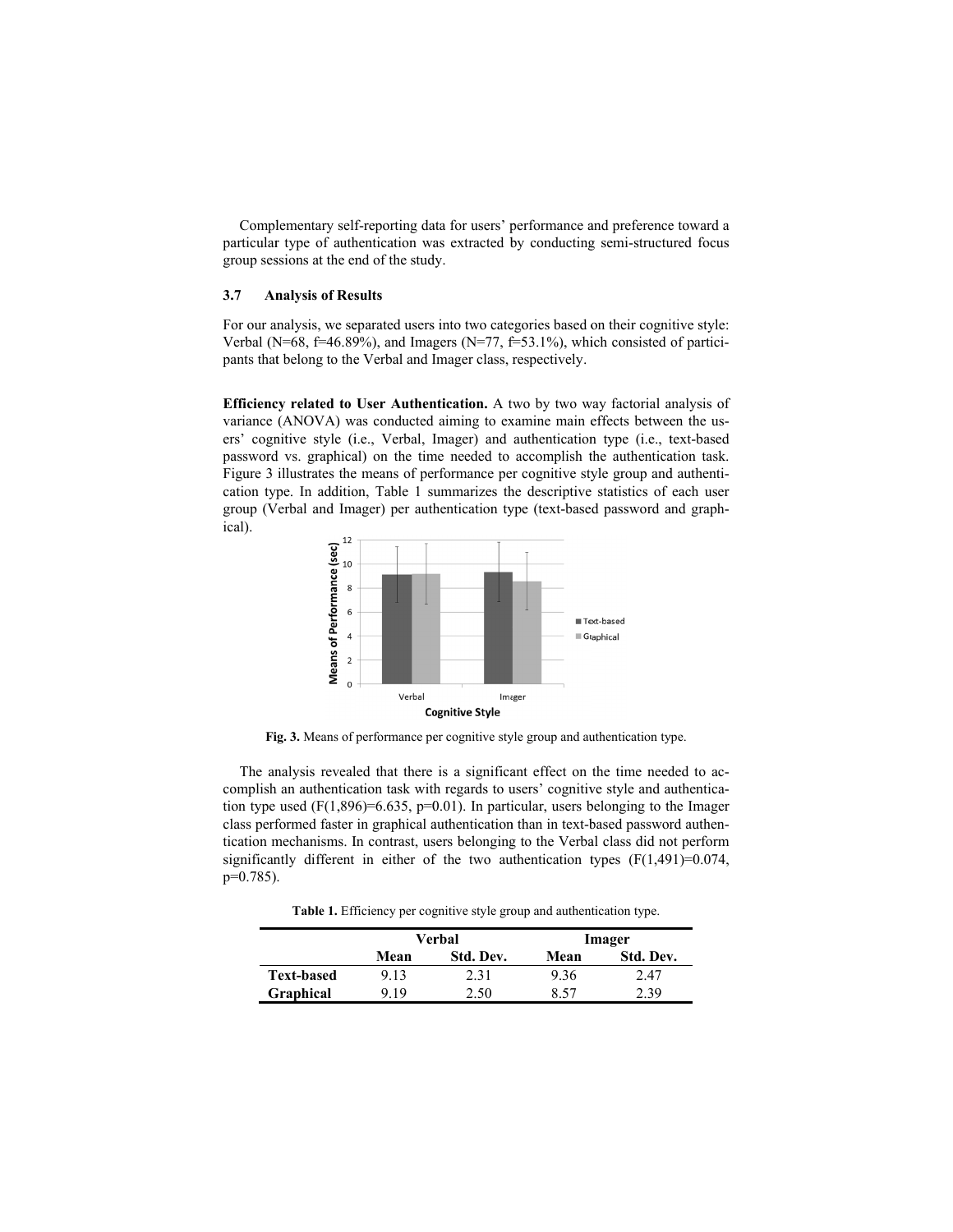A further comparison between the cognitive style groups revealed that Imagers performed significantly faster in graphical authentication than Verbals  $(F(1,514)=8.292, p=0.004)$ . However, performance in text-based password mechanisms revealed no significant differences in time since both cognitive style groups performed similarly  $(F(1,381)=0.838, p=0.361)$ , with Verbals being slightly faster. Given that both types of user groups were more familiar and experienced with textbased passwords, this might explain the fact that no significant differences have been observed in the time to authenticate through the text-based password mechanism. On the other hand, since the familiarity factor has not affected the graphical authentication mechanism, results indicate that the different approach in processing information mentally of each user group (visual approach for Imagers and verbal approach for Verbals) has affected their performance in the graphical authentication mechanism.

**Effectiveness related to User Authentication.** For each user authentication session, the total number of attempts made for successfully authenticating in each type was recorded. Table 2 summarizes the means of attempts of each user group (Verbal and Imager) per authentication type (text-based password and graphical).

|                   | Verbal |           | Imager |           |
|-------------------|--------|-----------|--------|-----------|
|                   | Mean   | Std. Dev. | Mean   | Std. Dev. |
| <b>Text-based</b> | 1.15   | 0.40      | 1.30   | 0.63      |
| <b>Graphical</b>  | .23    | 9.50      | .09    | 0.34      |

**Table 2.** Effectiveness per cognitive style group and authentication type.

Shapiro-Wilk tests revealed that these distributions do not follow the normal distribution. Regarding the text-based password, although Verbals needed on average less attempts to authenticate, no significant differences were observed between the two user groups, as the Mann-Whitney U test revealed  $(p=0.183)$ . In the case of graphical authentication, on average, users belonging to the Verbal class needed more attempts to authenticate than the Imager group. The Mann-Whitney U test revealed that the differences between Verbal and Imager user groups were statistically significant  $(p<0.001)$ . In this respect, Imager users' enhanced ability of processing visual information has positively affected their effectiveness compared to Verbal users. This is further strengthened by the fact that the majority of authentication key resets were initiated by Verbal users for graphical authentication keys. In particular, a total of 7 authentication key resets were initiated by Imagers for graphical authentication mechanisms while in the case of Verbals the number of key resets rose to 24. In case of text-based passwords, a total of 11 password resets were performed; 4 by Imagers and 7 by Verbals.

**Preference related to User Authentication.** During Phase C, the system provided the option to the users to choose which authentication type to use for accessing the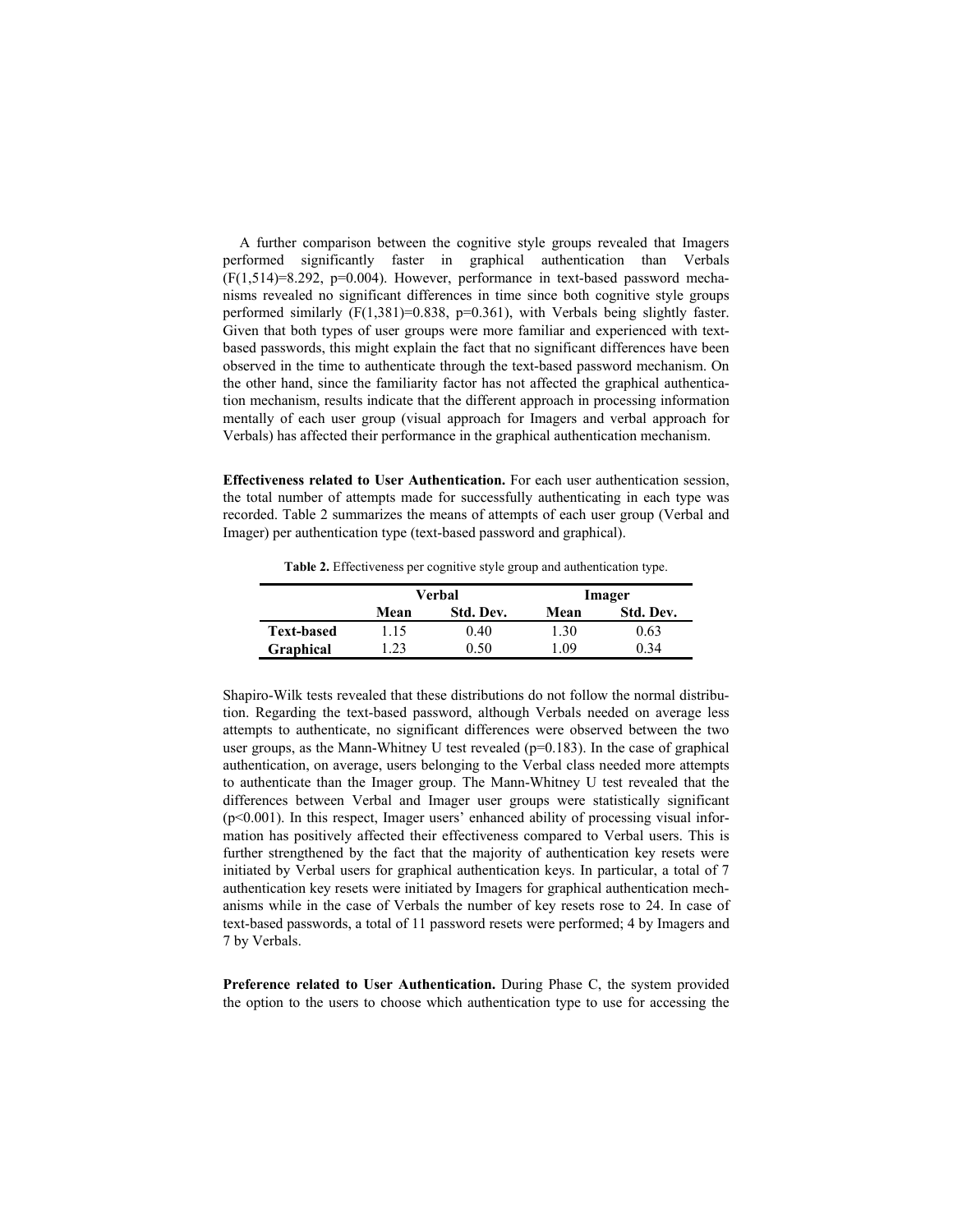system; either use the current authentication type that was active after Phase B, or use the first authentication type of Phase A. In Table 3 we summarize the users' preferences toward a particular authentication type based on cognitive style. Figure 4 illustrates the total number of authentication sessions in Phase C per cognitive style group.

Table 3. Preference per cognitive style group and authentication type

|                   | Verbal | Imager | Total |
|-------------------|--------|--------|-------|
| <b>Text-based</b> | 29     | 23     | 52    |
| <b>Graphical</b>  | 39     | 54     | 93    |
| <b>Total</b>      | 68     | 77     | 45    |

A binomial statistical test was conducted to examine whether there is a general preference relating text-based passwords and graphical authentication mechanisms  $(H<sub>0</sub>: p(text-based password)=0.5 and p(graphical)=0.5)$ . The results revealed that overall, users preferred graphical authentication  $(p=0.001)$ .



Fig. 4. Users' preference per cognitive style group.

Next, a Pearson's chi-square test was conducted to examine whether there is a relationship between users' cognitive style and their preference toward a specific type of authentication (i.e., text-based password or graphical). The results revealed that in general there is no significant relationship between these two variables (Chi square value=2.563, df=1, p=0.109). Furthermore, examining each cognitive style group individually with respect to preference toward a particular authentication mechanism, it has been identified that users belonging to the Imager class significantly prefer graphical authentication mechanisms ( $p=0.001$ ). In contrast however, users belonging to the Verbal class do not significantly prefer a particular type of authentication  $(p=0.275)$ .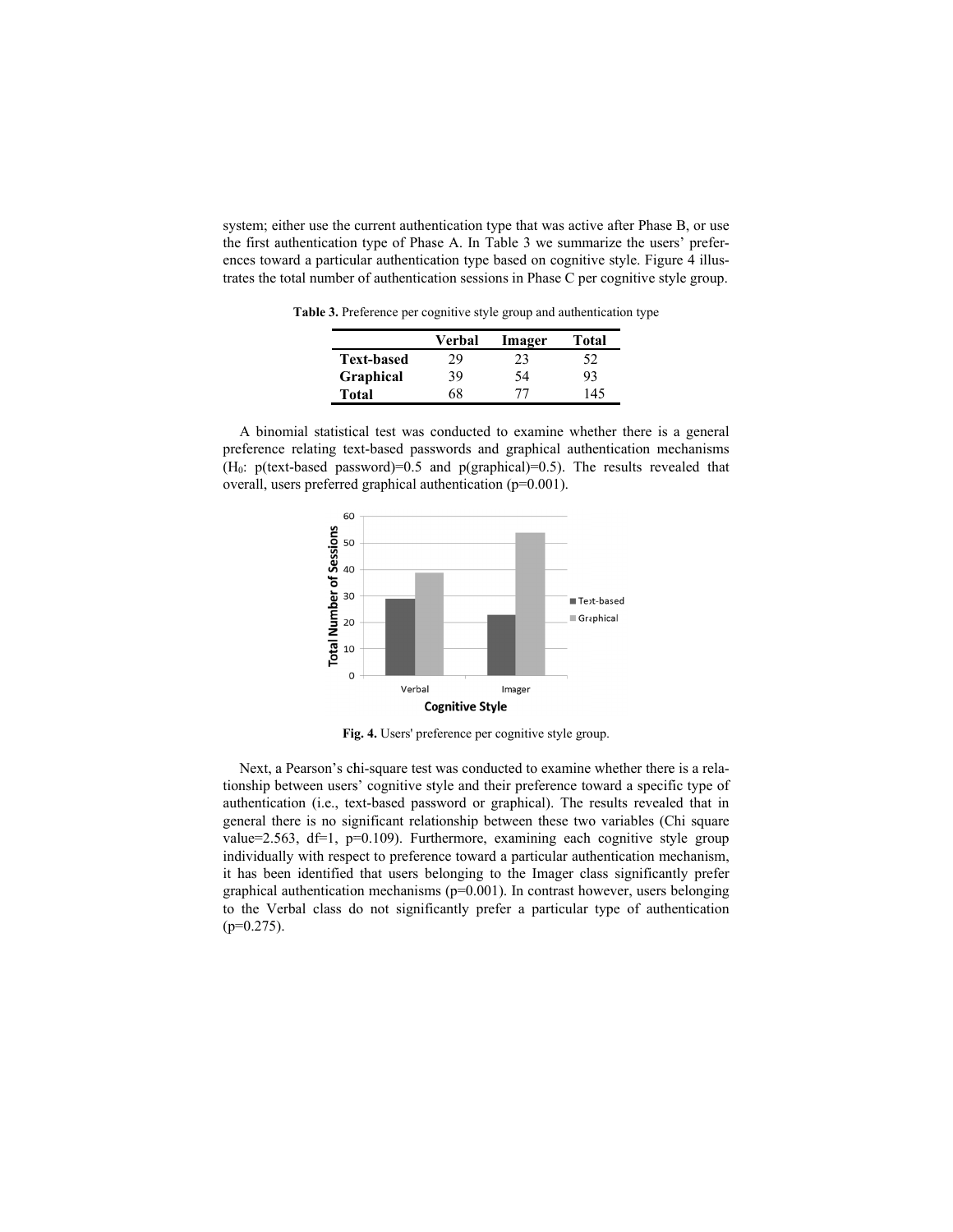#### **3.8 Focus Groups**

Semi-structured focus-group sessions were concentrated around the participants' subjective preference and perception of the authentication mechanisms. The question structure of the sessions was focused around the following points: i) which type of authentication the users prefer, ii) which type of authentication was more efficient, iii) which type of authentication was more effective.

The first question for each session was intended to explore the users' preference on authentication mechanisms. The participants were asked to rate their preference toward a particular type of authentication mechanism (text-based password or graphical). A binomial statistical test was conducted to examine whether there is a general preference relating text-based passwords and graphical authentication mechanisms  $(H<sub>0</sub>: p(text-based password)=0.5 and p(graphical)=0.5)$ . The results revealed that overall users preferred graphical authentication  $(p=0.008)$  with a total of 89 users preferring graphical authentication mechanisms compared to 56 users who preferred the text-based password mechanism (Table 4).

**Table 4.** Authentication preference per cognitive style group.

|                   | Verbal | Imager | Total |
|-------------------|--------|--------|-------|
| <b>Text-based</b> | 33     | 23     | 56    |
| Graphical         | 35     | 54     | 89    |
| Total             | 68     | 77     | 45    |

A binomial test was conducted separately for each cognitive style group to examine whether a particular cognitive style group prefers specific types of authentication mechanisms. Results revealed that Imagers significantly prefer graphical authentication mechanisms ( $p=0.001$ ). This supports the aforementioned analysis of results that indicated a significant effect of cognitive style toward preference of authentication mechanisms. In contrast, regarding the Verbal group no clear preference toward textbased passwords or graphical authentication mechanisms was recorded (p=0.904).

As for efficiency and effectiveness of the authentication mechanisms, the participants were asked to rate the efficiency and effectiveness of each mechanism. Table 5 and Table 6 respectively summarize the users' rating regarding efficiency and effectiveness for each authentication type.

**Table 5.** Authentication efficiency per cognitive style group.

|                   | Verbal | Imager | Total        |
|-------------------|--------|--------|--------------|
| <b>Text-based</b> | 38     | 33     | 71           |
| Graphical         | 30     | 44     | 74           |
| <b>Total</b>      | 68     |        | $45^{\circ}$ |

A Pearson's chi-square test did not reveal a significant difference in efficiency between the text-based password and graphical authentication mechanism (Chi square value=2.452, df=1, p=0.117). Nevertheless, a noticeable difference in opinions about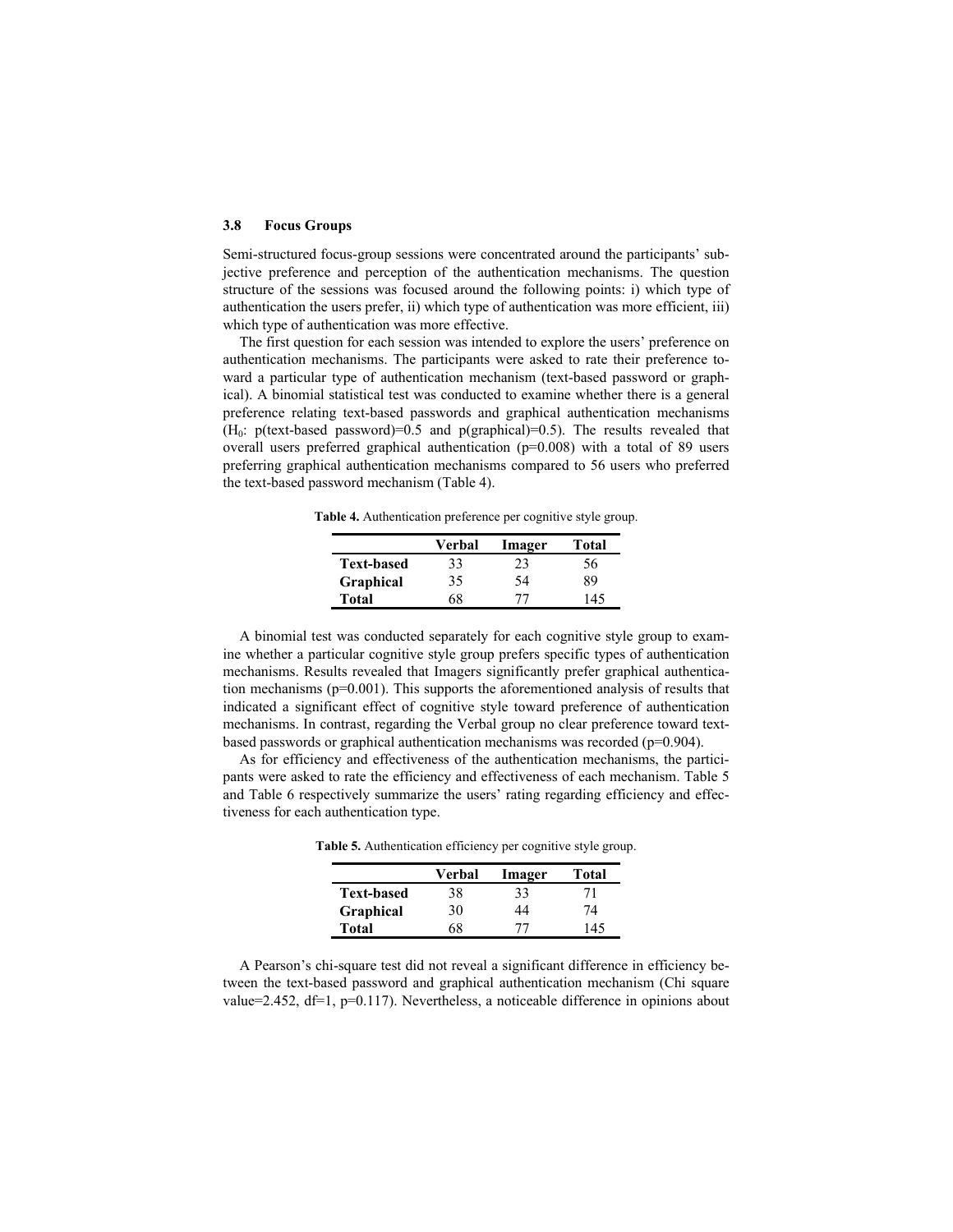the efficiency of the two authentication types was observed by participants who belonged to the Verbal class since the majority found the text-based password mechanism more efficient.

|                   | Verbal | Imager | Total |
|-------------------|--------|--------|-------|
| <b>Text-based</b> | 28     |        | 50    |
| <b>Graphical</b>  | 40     | 55     | 95    |
| Total             | 50     | 95     | 145   |

**Table 6.** Authentication effectiveness per cognitive style group.

Finally, when asked to rate the difficulty of each authentication type, the majority claimed that graphical authentication mechanisms were easier to recall and recognize the information.

#### **3.9 Validity and Limitations of the Study**

With the aim to increase internal validity we recruited a sample of participants that were rather experienced and average than novice users with respect to user authentication and therefore, the research design was setup in order to avoid inference errors. There has also been an effort to increase ecological validity of the research since the user authentication tasks were integrated in a real Web-based system and the participants were involved at their own physical environments without the intervention of any experimental equipment or person. In addition, participants were required to authenticate in the system throughout the semester during real-life tasks (i.e., access their university course's material). Finally, given that future studies will contribute to the external validity of the reported research, we argue that providing personalized user authentication mechanisms, adapted to users' cognitive characteristics, as well as other individual characteristics (e.g., cognitive processing abilities, working memory capacity) could improve the overall user experience with regard to user authentication tasks.

The limitations of the reported study are related to the fact that participants were only university students with an age between 17 to 26 years, and shared common cultural backgrounds. Given that Asian-type alphabets are primarily processed by the visual cognitive sub-system, in contrast to the Western-type alphabets that are primarily processed by the verbal cognitive sub-system [47], cognitive styles might have affected differently the user performance and preference of the authentication mechanisms in case participants had knowledge of non-Western-type languages. In addition, carrying out a single assessment of users' cognitive style might not fully justify the users' classification into specific cognitive-based groups since individuals might be influenced by other circumstances over time such as emotions, urgency, etc. Finally, the results might be affected by the fact that the two types of authentication mechanisms diverge in term of user interface since the text-based password keys are entered through keyboard clicks, while the graphical keys are entered through mouse clicks on the images.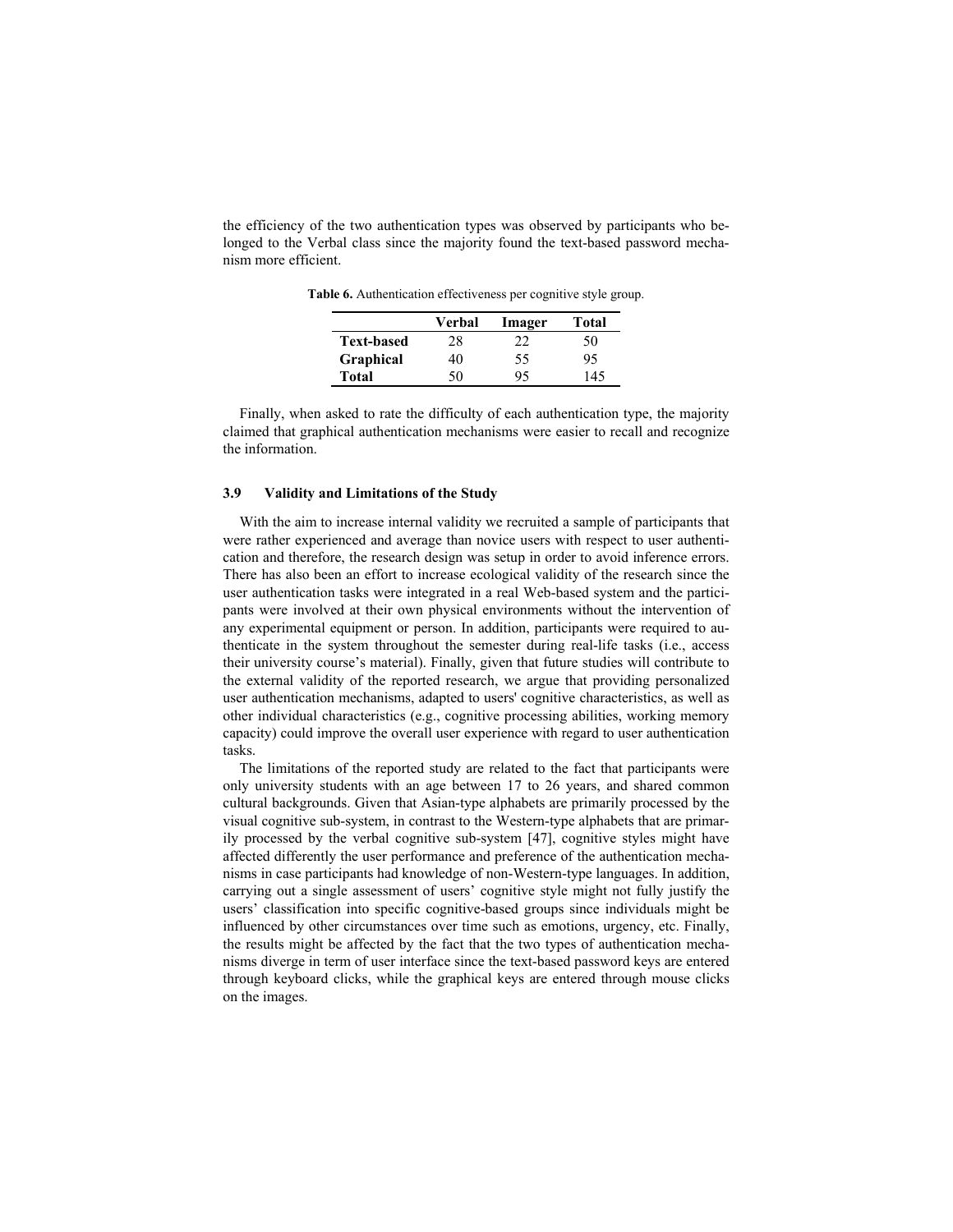To this end, future studies need to be conducted with a greater sample of varying profiles, cultures and ages, as well as investigate the effect of contextual factors (i.e., user device) in combination with cognitive styles of users in order to reach to more concrete conclusions about the effect of individuals' cognitive style on their performance and preference related to authentication mechanisms. In addition, considering that in real life, users have to memorize multiple authentication keys [16], another important aspect for investigation is to study the effect of cognitive styles on user performance and preference when using multiple text-based password and graphical authentication mechanisms over time.

# **4 Conclusions**

The purpose of this paper is to present results of an ecological valid user study which was designed with the aim to investigate whether there is a main effect of specific individual characteristics of users targeting on cognitive styles, towards performance and preference of two complementary types of user authentication mechanisms (textbased and graphical). Such an endeavor is considered valuable for the design and the deployment of more usable computer-human interaction processes with the aim to offer personalized and adaptive authentication mechanisms aiming to assist users to accomplish efficiently and effectively comprehensive and usable authentication tasks. For the purpose of this research we have designed a three phase experimental study which entailed a credible psychometric-based test for eliciting users' cognitive style based on the dual coding theory that suggests two sub-cognitive systems for processing and representing verbal and visual information in parallel threads.

The results of this paper can be interpreted under the light of this theory as they demonstrate a main effect of cognitive styles on both performance and preference related to authentication mechanisms. Regarding performance, results revealed that users of the Imager class performed faster in graphical authentication than in textbased password authentication, whereas users of the Verbal class did not authenticate significantly faster in either of the two authentication types. Furthermore, Imagers performed significantly faster in graphical authentication than Verbals did, however in the case of text-based passwords performance of both cognitive style groups was not considerably different, with Verbals being slightly faster than Imagers. An interpretation of this result can be based on the fact that all users were more familiar and experienced interacting with text-based passwords, hence no significant difference was observed between the Verbal and the Imager. On the other hand, since the familiarity factor did not affect the graphical authentication mechanism, we have observed that the visual approach of processing and organizing information of the Imagers has positively affected their performance compared to the Verbals.

Regarding effectiveness (i.e., total number of attempts), we conclude that both authentication mechanisms were effective in use throughout the study. Nevertheless, both number of attempts and number of authentication key resets reveal that graphical authentication mechanisms have positively affected user belonging to the Imager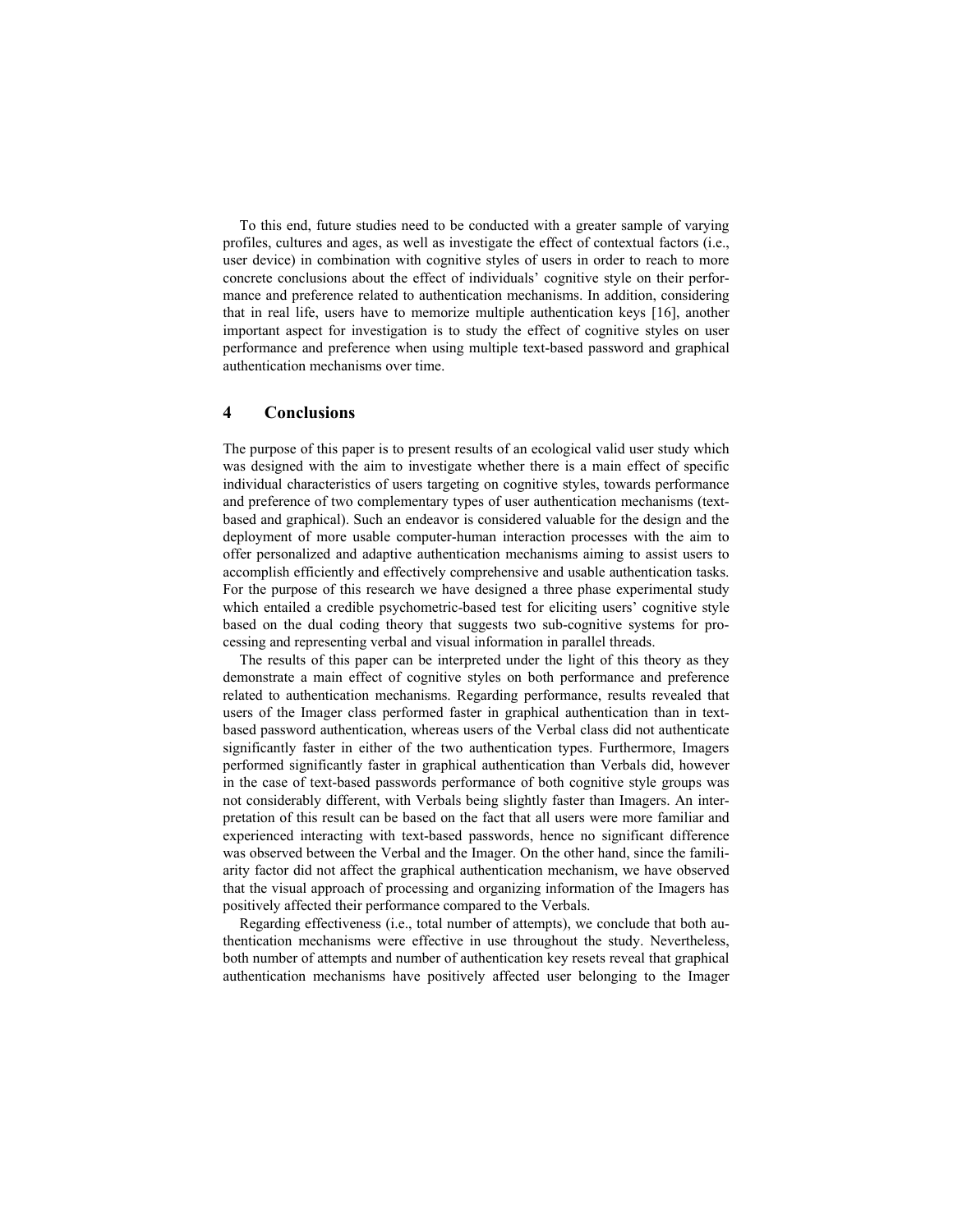class as they needed significantly less attempts and key resets in graphical authentication mechanisms compared to Verbal users.

Finally, participants in general preferred graphical authentication mechanisms. Results also demonstrate that users categorized in the Imager group significantly prefer graphical authentication mechanisms. A possible interpretation of this result might be based on the novelty effect of graphical authentication. However, results suggest that if this would be the main factor that influences users' preference then it would be observed across all user groups regardless their cognitive style, which in the current sample is not the case, since users categorized into the Verbal group did not significantly prefer a particular authentication type.

Based on the presented results which embrace objective quantitative data (captured data during experimentations) as well as subjective qualitative self-reporting data (focus group studies), we argue that following a user-centered design methodology, it is necessary that designers of authentication mechanisms should clearly bear in mind individual differences of users while interacting with the system. Currently, there is a strong underlying design assumption that text-based passwords are the most comprehensive way for user authentication [48]. The results of this study suggest enhancing current authentication mechanisms aiming to embrace both text-based and recognition-based, graphical authentication mechanisms. As the results suggest, such an approach would have many positive implications from a usability and user experience point of view since, recommending authentication mechanisms, personalized to the users' cognitive style (especially in the case of Imagers, as results indicate) would increase the users' memorability and information processing efficiency of the authentication key, and thus improve task completion efficiency and effectiveness, and user satisfaction. At the same time, graphical authentication mechanisms provide similar security protection levels as text-based passwords from a service provider point of view, taking into consideration that they are encrypted properly on the service provider database layer and submitted securely on the transmission layer [24, 13]. On the other hand, from a user's point of view, they entail similar threats as text-based authentication mechanisms with regard to guessing (e.g., brute-force attacks) or capturing attacks (e.g. shoulder surfing, malware, phishing attacks, etc.) [24].

A practical implication of this work could be either to allow a user to explicitly declare the preferred authentication mechanism or by implicitly recommend the "bestfit" authentication mechanism based on historical usage data of the user in regard with efficiency and effectiveness of authentication tasks, or based on user interactions with a psychometric-based, cognitive style elicitation test. A more sophisticated architecture solution could be based on a recommendation engine as part of an adaptive system specialized on user authentication tasks aiming to extract from interaction data, the individuals' characteristics by use of statistical means.

Studies like the reported one can be useful for improving usable security on the World Wide Web through adaptivity in user interface designs with regard to authentication mechanisms, aiming to organize and present information and functionalities related with security tasks in an adaptive format to diverse user groups, by using different levels of abstractions through appropriate interaction styles, terminology, information presentation and user modeling techniques.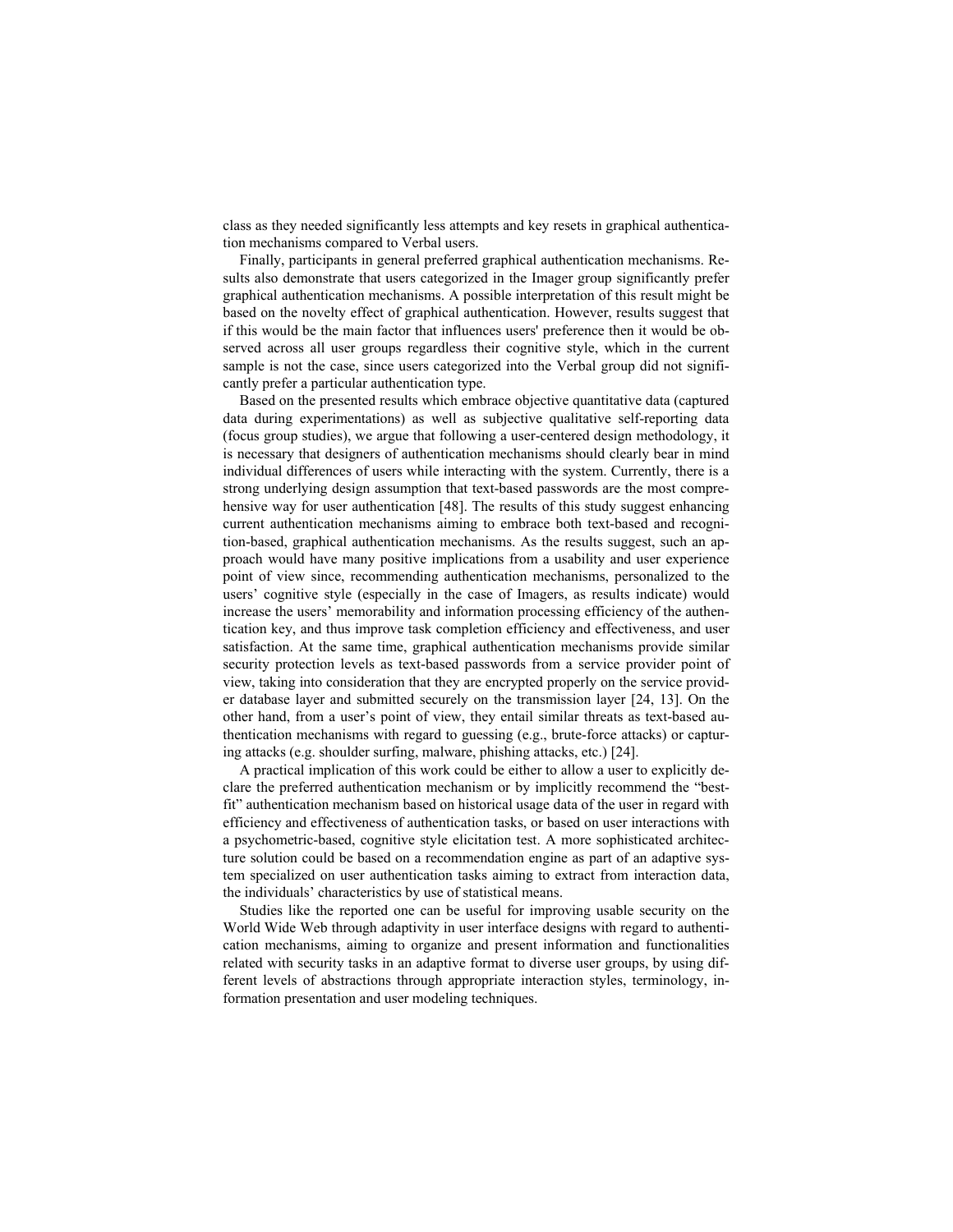**Acknowledgements.** We would like to thank all the participants of the study for their time and qualitative feedback in the frame of the focus group sessions. The work is co-funded by the PersonaWeb project under the Cyprus Research Promotion Foundation (ΤΠΕ/ΠΛΗΡΟ/0311(ΒΙΕ)/10), and the EU projects Co-LIVING (60-61700-98- 009) and SocialRobot (285870).

# **5 References**

- 1. Shay, R., Kelley, P., Komanduri, S., Mazurek, M., Ur, B., Vidas, T., Bauer, L., Christin, N., Cranor, L.: Correct Horse Battery Staple: Exploring the Usability of System-assigned Passphrases. In: ACM Symposium on Usable Privacy and Security, Article 7, 20 pages. ACM Press, New York, NY (2012)
- 2. Komanduri, S., Shay, R., Kelley, P., Mazurek, M., Bauer, L., Christin, N., Cranor, L., Egelman, S.: Of Passwords and People: Measuring the Effect of Password-composition Policies. In: ACM International Conference on Human Factors in Computing Systems, pp. 2595-2604, ACM Press, New York, NY (2011)
- 3. Inglesant, P., Sasse A.: The True Cost of Unusable Password Policies: Password use in the Wild. In: ACM International Conference on Human Factors in Computing Systems, pp. 383-392. ACM Press, New York, NY (2010)
- 4. Florencio, D., Herley, C.A.: Large-scale Study of Web Password Habits. In: ACM International Conference on World Wide Web, pp. 657-666. ACM Press, New York, NY (2007)
- 5. Adams, A., Sasse, A.: Users are not the Enemy: Why Users Compromise Security Mechanisms and How to Take Remedial Measures. J. Communications of the ACM 42(12), 40- 46 (1999)
- 6. Shay, R., Komanduri, S., Kelley, P., Leon, P., Mazurek, M., Bauer, L., Christin, N., Cranor, L.: Encountering Stronger Password Requirements: User Attitudes and Behaviors. In: ACM Symposium on Usable Privacy and Security, Article 2, 20 pages. ACM Press, New York, NY (2010)
- 7. Bonneau, J., Herley, C., van Oorschot, P., Stajano, F.: The Quest to Replace Passwords: A Framework for Comparative Evaluation of Web Authentication Schemes. In: IEEE Symposium on Security and Privacy, pp. 553-567, IEEE Computer Society, Washington, DC (2012)
- 8. LeBlanc, D., Forget, A., Biddle, R.: Guessing Click-based Graphical Passwords by Eye Tracking. In: IEEE International Conference on Privacy, Security and Trust, pp. 197-204. IEEE Computer Society, Washington, DC (2010)
- 9. Zhang, J., Luo, X., Akkaladevi, S., Ziegelmayer, J.: Improving Multiple-password Recall: An Empirical Study. J. Information Security 18(2), 165-176 (2009)
- 10. Angeli, A.D., Coventry, L., Johnson, G., Renaud, K.: Is a Picture Really Worth a Thousand Words? Exploring the Feasibility of Graphical Authentication Systems. J. Human-Computer Studies 63(1-2), 128-152 (2005)
- 11. Everitt, K.M., Bragin, T., Fogarty, J., Kohno, T.A.: Comprehensive Study of Frequency, Interference, and Training of Multiple Graphical Passwords. In: ACM International Conference on Human Factors in Computing Systems, pp. 889-898. ACM Press, New York, NY (2009)
- 12. Tullis, T.S., Tedesco, D.P., McCaffrey, K.E.: Can Users Remember their Pictorial Passwords Six Years Later. In: ACM International Conference on Human Factors in Computing Systems, pp. 1789-1794. ACM Press, New York, NY (2011)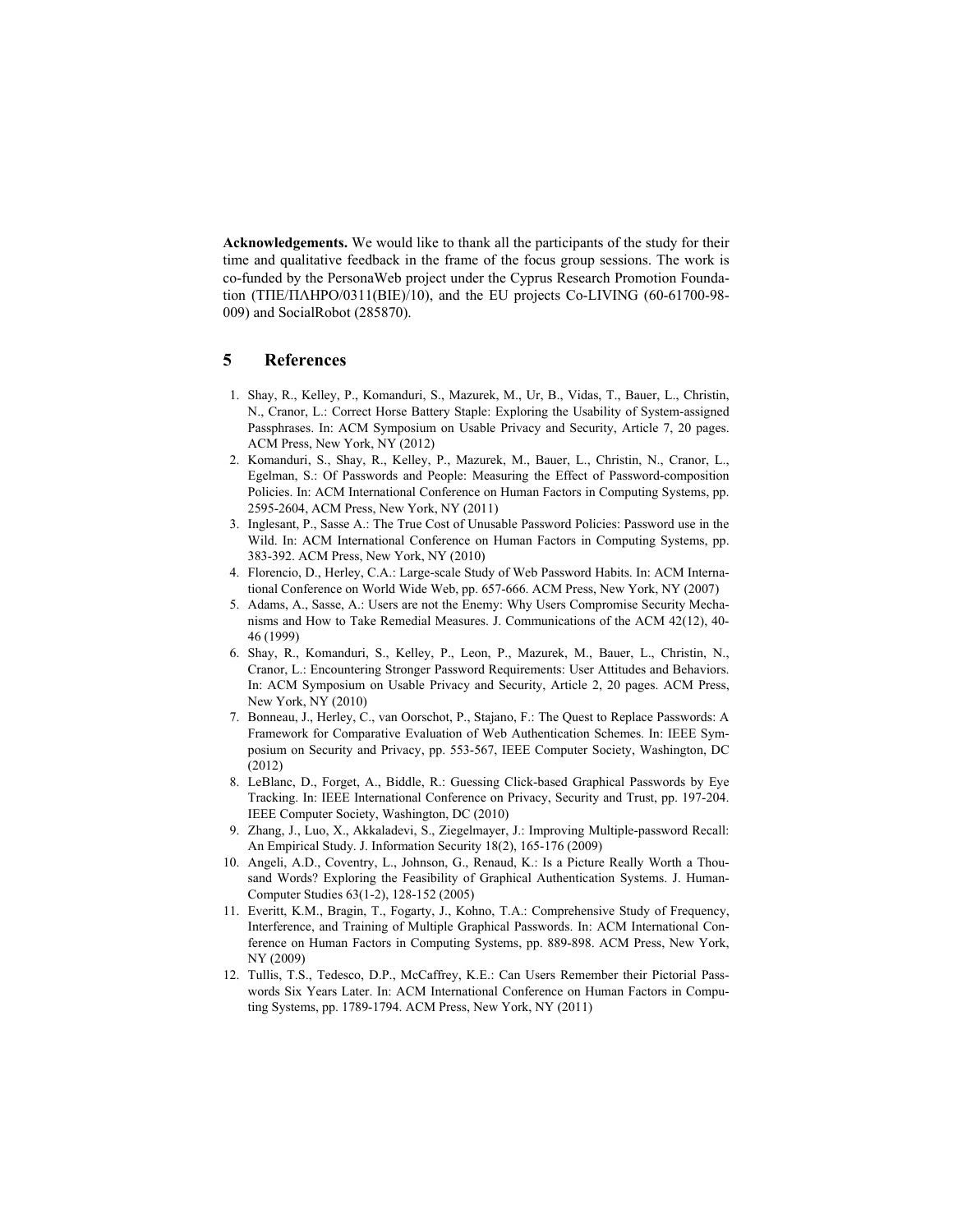- 13. Biddle, R., Chiasson, S., van Oorschot, P.: Graphical Passwords: Learning from the First Twelve Years. J. ACM Computing Surveys 44(4), 41 pages (2012)
- 14. Brostoff, S., Sasse, M.A.: Are Passfaces More Usable than Passwords: A Field Trial Investigation. In: BCS International Conference on People and Computers, pp. 405-410, British Computer Society, UK (2000)
- 15. Passfaces Corporation. The science behind Passfaces, http://www.passfaces.com/enterprise/resources/whitepapers.htm
- 16. Everitt, K., Bragin, T., Fogarty, J., Kohno, T.: A Comprehensive Study of Frequency, Interference, and Training of Multiple Graphical Passwords. In: ACM International Conference on Human Factors in Computing Systems, pp. 889-898. ACM Press, New York, NY (2009)
- 17. Stobert, E., Forget, A., Chiasson, S. van Oorschot, P., Biddle, R.: Exploring Usability Effects of Increasing Security in Click-based Graphical Passwords. In: ACM International Conference on Computer Security Applications Conference, pp. 79-88. ACM Press, New York, NY (2010)
- 18. Jermyn, I., Mayer, A., Monrose, F., Reiter, M., Rubin, A.: The Design and Analysis of Graphical Passwords. In: USENIX Security Symposium, pp. 1-1. USENIX Association, Berkley, CS (1999)
- 19. Gao H., Guo X., Chen X., Wang L., Liu X. YAGP: Yet Another Graphical Password Strategy. In: IEEE International Conference on Computer Security Applications, pp. 121- 129. IEEE Computer Society, Washington, DC (2008)
- 20. Tao, H., Adams, C.: Pass-Go: A Proposal to Improve the Usability of Graphical Passwords. J. Network Security 7(2), pp. 273-292 (2008)
- 21. Wiedenbeck, S., Waters, J., Birget, J., Brodskiy, A., Memon, N.: Authentication Using Graphical Passwords: Effects of Tolerance and Image Choice. In: ACM Symposium on Usable Privacy and Security, pp. 1-12. ACM Press, New York, NY (2005)
- 22. Chiasson, S., Forget, A., Biddle, R., van Oorschot, P.: Influencing Users Towards Better Passwords: Persuasive Cued Click-Points. In: BCS International Conference on People and Computers, pp. 121-130. British Computer Society, UK (2008)
- 23. Bulling A., Alt F., Schmidt A.: Increasing the Security of Gaze-based Cued-recall Graphical Passwords using Saliency Masks. In: ACM International Conference on Human Factors in Computing Systems, pp. 3011-3020. ACM Press, New York, NY (2012)
- 24. Mihajlov, M., Jerman-Blazic, B.: On Designing Usable and Secure Recognition-based Graphical Authentication Mechanisms. J. Interacting with Computers 23(6), 582-593 (2011)
- 25. Nicholson, J., Dunphy, P., Coventry, L., Briggs, P., Olivier, P.A.: Security Assessment of Tiles: a New Portfolio-based Graphical Authentication System. In: ACM International Conference on Human Factors in Computing Systems (Ext. Abstracts), pp. 1967-1972. ACM Press, New York, NY (2012)
- 26. Forget, A., Chiasson, S., van Oorschot, P., Biddle, R.: Improving Text Passwords Through Persuasion. In: ACM International Symposium on Usable Privacy and Security, pp. 1-12. ACM Press, New York, NY (2008)
- 27. Wright, N., Patrick, A., Biddle, R.: Do You See Your Password?: Applying Recognition to Textual Passwords. In: ACM International Symposium on Usable Privacy and Security, Article 8, 14 pages. ACM Press, New York, NY (2012)
- 28. Kuo, C., Romanosky, S., Cranor, L.: Human Selection of Mnemonic Phrase-based Passwords. In: ACM International Symposium on Usable Privacy and Security, pp. 67-78. ACM Press, New York, NY (2006)